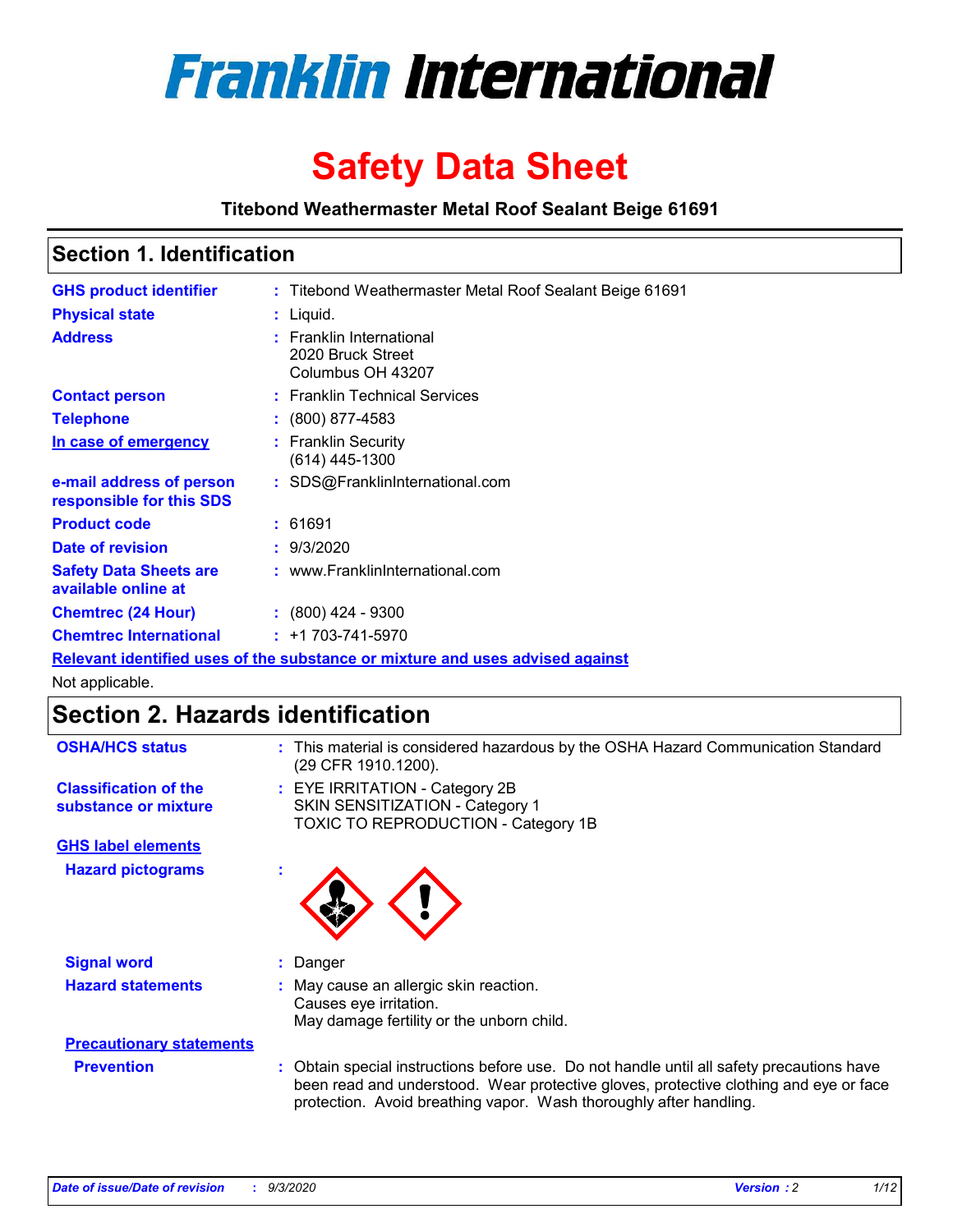### **Section 2. Hazards identification**

| <b>Response</b>                            | : IF exposed or concerned: Get medical advice or attention. Wash contaminated clothing<br>before reuse. IF ON SKIN: Wash with plenty of water. IF IN EYES: Rinse cautiously<br>with water for several minutes. Remove contact lenses, if present and easy to do.<br>Continue rinsing. If eye irritation persists: Get medical advice or attention. |
|--------------------------------------------|----------------------------------------------------------------------------------------------------------------------------------------------------------------------------------------------------------------------------------------------------------------------------------------------------------------------------------------------------|
| <b>Storage</b>                             | : Store locked up.                                                                                                                                                                                                                                                                                                                                 |
| <b>Disposal</b>                            | : Dispose of contents and container in accordance with all local, regional, national and<br>international regulations.                                                                                                                                                                                                                             |
| <b>Hazards not otherwise</b><br>classified | : Product generates methanol during cure.                                                                                                                                                                                                                                                                                                          |

## **Section 3. Composition/information on ingredients**

| <b>Substance/mixture</b> | Mixture |
|--------------------------|---------|
|                          |         |

| <b>Ingredient name</b>       | $\frac{9}{6}$ | <b>CAS number</b> |
|------------------------------|---------------|-------------------|
| 3-aminopropyltriethoxysilane | ≤3            | 919-30-2          |
| Dibutyltin dilaurate         | ∣≤0.3         | 77-58-7           |

Any concentration shown as a range is to protect confidentiality or is due to batch variation.

**There are no additional ingredients present which, within the current knowledge of the supplier and in the concentrations applicable, are classified as hazardous to health or the environment and hence require reporting in this section.**

**Occupational exposure limits, if available, are listed in Section 8.**

### **Section 4. First aid measures**

| <b>Description of necessary first aid measures</b> |                                                                                                                                                                                                                                                                                                                                                                                                                                                                                                                                                                                                                                                                                                                                                                           |
|----------------------------------------------------|---------------------------------------------------------------------------------------------------------------------------------------------------------------------------------------------------------------------------------------------------------------------------------------------------------------------------------------------------------------------------------------------------------------------------------------------------------------------------------------------------------------------------------------------------------------------------------------------------------------------------------------------------------------------------------------------------------------------------------------------------------------------------|
| <b>Eye contact</b>                                 | : Immediately flush eyes with plenty of water, occasionally lifting the upper and lower<br>eyelids. Check for and remove any contact lenses. Continue to rinse for at least 10<br>minutes. If irritation persists, get medical attention.                                                                                                                                                                                                                                                                                                                                                                                                                                                                                                                                 |
| <b>Inhalation</b>                                  | : Remove victim to fresh air and keep at rest in a position comfortable for breathing. If<br>not breathing, if breathing is irregular or if respiratory arrest occurs, provide artificial<br>respiration or oxygen by trained personnel. It may be dangerous to the person providing<br>aid to give mouth-to-mouth resuscitation. Get medical attention. If unconscious, place<br>in recovery position and get medical attention immediately. Maintain an open airway.<br>Loosen tight clothing such as a collar, tie, belt or waistband. In case of inhalation of<br>decomposition products in a fire, symptoms may be delayed. The exposed person may<br>need to be kept under medical surveillance for 48 hours.                                                       |
| <b>Skin contact</b>                                | : Wash with plenty of soap and water. Remove contaminated clothing and shoes. Wash<br>contaminated clothing thoroughly with water before removing it, or wear gloves.<br>Continue to rinse for at least 10 minutes. Get medical attention. In the event of any<br>complaints or symptoms, avoid further exposure. Wash clothing before reuse. Clean<br>shoes thoroughly before reuse.                                                                                                                                                                                                                                                                                                                                                                                     |
| <b>Ingestion</b>                                   | : Wash out mouth with water. Remove dentures if any. Remove victim to fresh air and<br>keep at rest in a position comfortable for breathing. If material has been swallowed and<br>the exposed person is conscious, give small quantities of water to drink. Stop if the<br>exposed person feels sick as vomiting may be dangerous. Do not induce vomiting<br>unless directed to do so by medical personnel. If vomiting occurs, the head should be<br>kept low so that vomit does not enter the lungs. Get medical attention. Never give<br>anything by mouth to an unconscious person. If unconscious, place in recovery position<br>and get medical attention immediately. Maintain an open airway. Loosen tight clothing<br>such as a collar, tie, belt or waistband. |
| Most important symptoms/effects, acute and delayed |                                                                                                                                                                                                                                                                                                                                                                                                                                                                                                                                                                                                                                                                                                                                                                           |
| <b>Potential acute health effects</b>              |                                                                                                                                                                                                                                                                                                                                                                                                                                                                                                                                                                                                                                                                                                                                                                           |
| Eye contact                                        | : May cause eye irritation.                                                                                                                                                                                                                                                                                                                                                                                                                                                                                                                                                                                                                                                                                                                                               |
| <b>Inhalation</b>                                  | : No known significant effects or critical hazards.                                                                                                                                                                                                                                                                                                                                                                                                                                                                                                                                                                                                                                                                                                                       |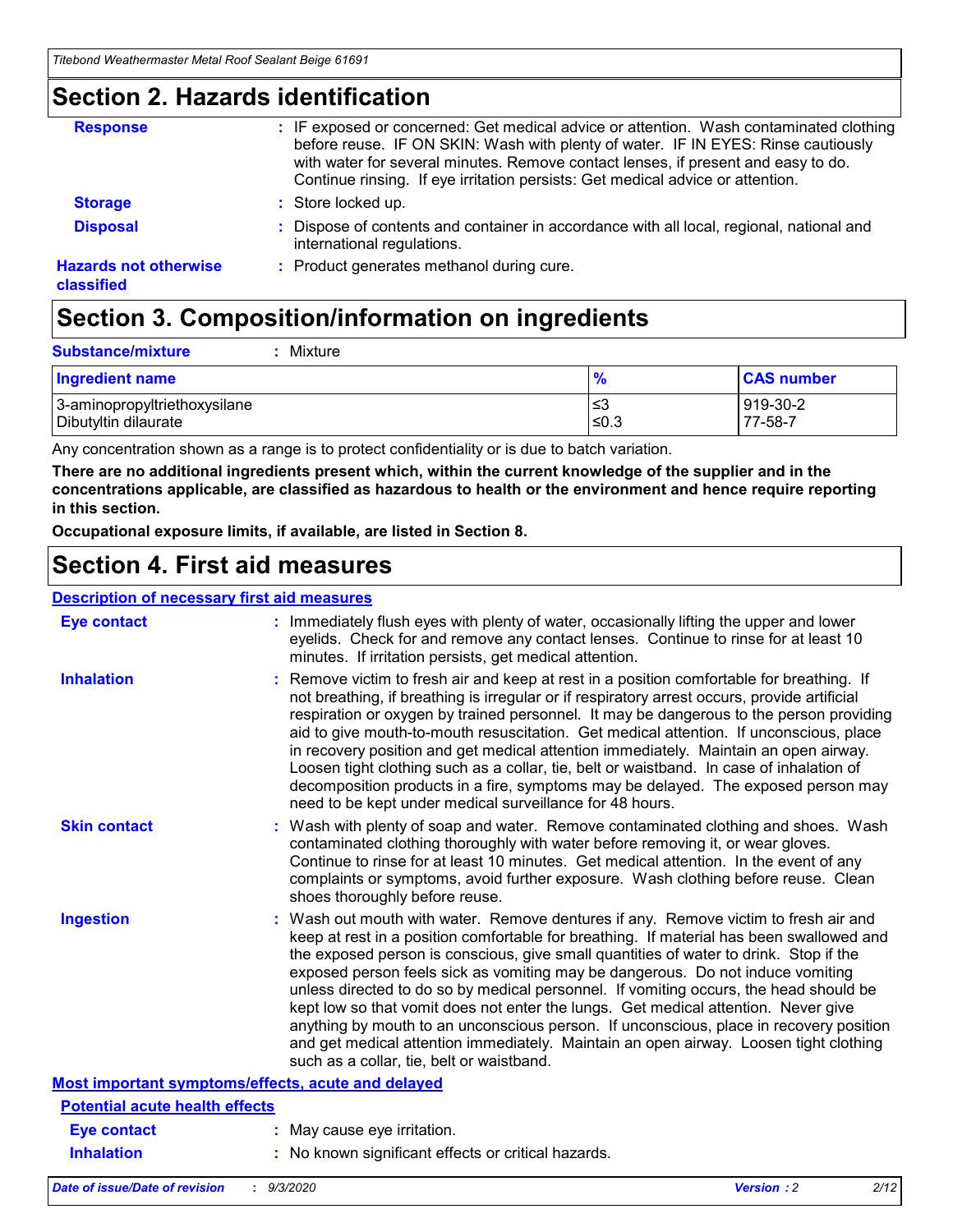| <u>Hiebona Wealhenhasier MelarNoor Sealahl Belge 01091</u> |                                                                                                                                                                                                                                                                                                                                                                                                                 |
|------------------------------------------------------------|-----------------------------------------------------------------------------------------------------------------------------------------------------------------------------------------------------------------------------------------------------------------------------------------------------------------------------------------------------------------------------------------------------------------|
| Section 4. First aid measures                              |                                                                                                                                                                                                                                                                                                                                                                                                                 |
| <b>Skin contact</b>                                        | : May cause skin irritation.                                                                                                                                                                                                                                                                                                                                                                                    |
| <b>Ingestion</b>                                           | : No known significant effects or critical hazards.                                                                                                                                                                                                                                                                                                                                                             |
| <b>Over-exposure signs/symptoms</b>                        |                                                                                                                                                                                                                                                                                                                                                                                                                 |
| <b>Eye contact</b>                                         | : Adverse symptoms may include the following:<br>irritation<br>watering<br>redness                                                                                                                                                                                                                                                                                                                              |
| <b>Inhalation</b>                                          | : Adverse symptoms may include the following:<br>reduced fetal weight<br>increase in fetal deaths<br>skeletal malformations                                                                                                                                                                                                                                                                                     |
| <b>Skin contact</b>                                        | : Adverse symptoms may include the following:<br>irritation<br>redness<br>reduced fetal weight<br>increase in fetal deaths<br>skeletal malformations                                                                                                                                                                                                                                                            |
| <b>Ingestion</b>                                           | : Adverse symptoms may include the following:<br>reduced fetal weight<br>increase in fetal deaths<br>skeletal malformations                                                                                                                                                                                                                                                                                     |
|                                                            | Indication of immediate medical attention and special treatment needed, if necessary                                                                                                                                                                                                                                                                                                                            |
| <b>Notes to physician</b>                                  | : In case of inhalation of decomposition products in a fire, symptoms may be delayed.<br>The exposed person may need to be kept under medical surveillance for 48 hours.                                                                                                                                                                                                                                        |
| <b>Specific treatments</b>                                 | : No specific treatment.                                                                                                                                                                                                                                                                                                                                                                                        |
| <b>Protection of first-aiders</b>                          | : No action shall be taken involving any personal risk or without suitable training. If it is<br>suspected that fumes are still present, the rescuer should wear an appropriate mask or<br>self-contained breathing apparatus. It may be dangerous to the person providing aid to<br>give mouth-to-mouth resuscitation. Wash contaminated clothing thoroughly with water<br>before removing it, or wear gloves. |

**See toxicological information (Section 11)**

## **Section 5. Fire-fighting measures**

| <b>Extinguishing media</b>                               |                                                                                                                                                                                                     |
|----------------------------------------------------------|-----------------------------------------------------------------------------------------------------------------------------------------------------------------------------------------------------|
| <b>Suitable extinguishing</b><br>media                   | : Use an extinguishing agent suitable for the surrounding fire.                                                                                                                                     |
| <b>Unsuitable extinguishing</b><br>media                 | : None known.                                                                                                                                                                                       |
| <b>Specific hazards arising</b><br>from the chemical     | : In a fire or if heated, a pressure increase will occur and the container may burst.                                                                                                               |
| <b>Hazardous thermal</b><br>decomposition products       | : Decomposition products may include the following materials:<br>carbon dioxide<br>carbon monoxide<br>nitrogen oxides<br>metal oxide/oxides                                                         |
| <b>Special protective actions</b><br>for fire-fighters   | : Promptly isolate the scene by removing all persons from the vicinity of the incident if<br>there is a fire. No action shall be taken involving any personal risk or without suitable<br>training. |
| <b>Special protective</b><br>equipment for fire-fighters | Fire-fighters should wear appropriate protective equipment and self-contained breathing<br>apparatus (SCBA) with a full face-piece operated in positive pressure mode.                              |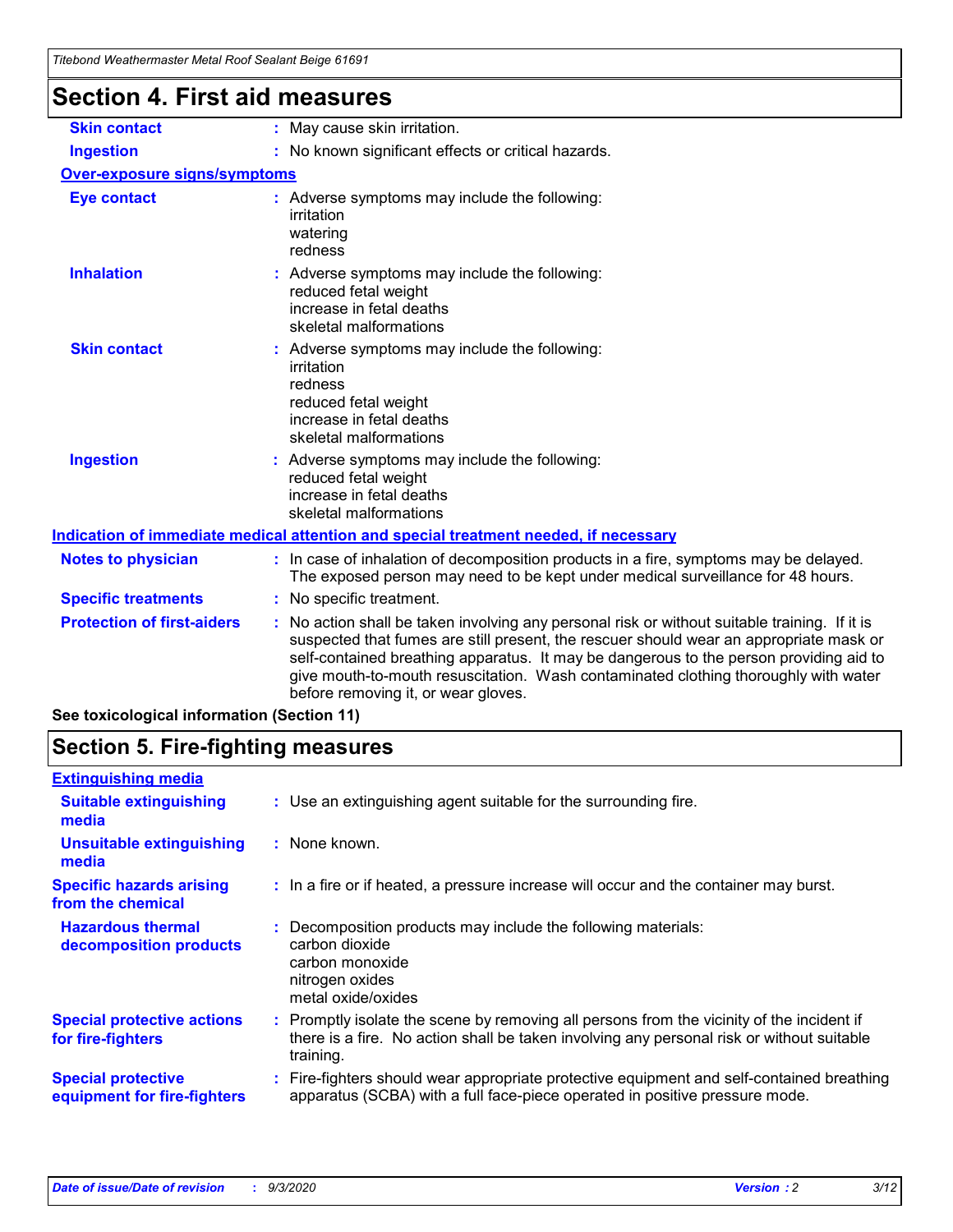### **Section 6. Accidental release measures**

|                                                              | <b>Personal precautions, protective equipment and emergency procedures</b>                                                                                                                                                                                                                                                                                                                                                                                                                                                                                                                                                                                                                                   |  |  |  |
|--------------------------------------------------------------|--------------------------------------------------------------------------------------------------------------------------------------------------------------------------------------------------------------------------------------------------------------------------------------------------------------------------------------------------------------------------------------------------------------------------------------------------------------------------------------------------------------------------------------------------------------------------------------------------------------------------------------------------------------------------------------------------------------|--|--|--|
| For non-emergency<br>personnel                               | : No action shall be taken involving any personal risk or without suitable training.<br>Evacuate surrounding areas. Keep unnecessary and unprotected personnel from<br>entering. Do not touch or walk through spilled material. Avoid breathing vapor or mist.<br>Provide adequate ventilation. Wear appropriate respirator when ventilation is<br>inadequate. Put on appropriate personal protective equipment.                                                                                                                                                                                                                                                                                             |  |  |  |
| For emergency responders                                     | : If specialized clothing is required to deal with the spillage, take note of any information in<br>Section 8 on suitable and unsuitable materials. See also the information in "For non-<br>emergency personnel".                                                                                                                                                                                                                                                                                                                                                                                                                                                                                           |  |  |  |
| <b>Environmental precautions</b>                             | : Avoid dispersal of spilled material and runoff and contact with soil, waterways, drains<br>and sewers. Inform the relevant authorities if the product has caused environmental<br>pollution (sewers, waterways, soil or air).                                                                                                                                                                                                                                                                                                                                                                                                                                                                              |  |  |  |
| <b>Methods and materials for containment and cleaning up</b> |                                                                                                                                                                                                                                                                                                                                                                                                                                                                                                                                                                                                                                                                                                              |  |  |  |
| <b>Small spill</b>                                           | : Stop leak if without risk. Move containers from spill area. Dilute with water and mop up<br>if water-soluble. Alternatively, or if water-insoluble, absorb with an inert dry material and<br>place in an appropriate waste disposal container. Dispose of via a licensed waste<br>disposal contractor.                                                                                                                                                                                                                                                                                                                                                                                                     |  |  |  |
| <b>Large spill</b>                                           | : Stop leak if without risk. Move containers from spill area. Approach release from<br>upwind. Prevent entry into sewers, water courses, basements or confined areas. Wash<br>spillages into an effluent treatment plant or proceed as follows. Contain and collect<br>spillage with non-combustible, absorbent material e.g. sand, earth, vermiculite or<br>diatomaceous earth and place in container for disposal according to local regulations<br>(see Section 13). Dispose of via a licensed waste disposal contractor. Contaminated<br>absorbent material may pose the same hazard as the spilled product. Note: see<br>Section 1 for emergency contact information and Section 13 for waste disposal. |  |  |  |

## **Section 7. Handling and storage**

#### **Precautions for safe handling**

| <b>Protective measures</b>                                                       | : Put on appropriate personal protective equipment (see Section 8). Persons with a<br>history of skin sensitization problems should not be employed in any process in which<br>this product is used. Avoid exposure - obtain special instructions before use. Avoid<br>exposure during pregnancy. Do not handle until all safety precautions have been read<br>and understood. Do not get in eyes or on skin or clothing. Do not ingest. Avoid<br>breathing vapor or mist. If during normal use the material presents a respiratory hazard,<br>use only with adequate ventilation or wear appropriate respirator. Keep in the original<br>container or an approved alternative made from a compatible material, kept tightly<br>closed when not in use. Empty containers retain product residue and can be hazardous.<br>Do not reuse container. |
|----------------------------------------------------------------------------------|--------------------------------------------------------------------------------------------------------------------------------------------------------------------------------------------------------------------------------------------------------------------------------------------------------------------------------------------------------------------------------------------------------------------------------------------------------------------------------------------------------------------------------------------------------------------------------------------------------------------------------------------------------------------------------------------------------------------------------------------------------------------------------------------------------------------------------------------------|
| <b>Advice on general</b><br>occupational hygiene                                 | : Eating, drinking and smoking should be prohibited in areas where this material is<br>handled, stored and processed. Workers should wash hands and face before eating,<br>drinking and smoking. Remove contaminated clothing and protective equipment before<br>entering eating areas. See also Section 8 for additional information on hygiene<br>measures.                                                                                                                                                                                                                                                                                                                                                                                                                                                                                    |
| <b>Conditions for safe storage,</b><br>including any<br><i>incompatibilities</i> | Store between the following temperatures: 0 to 120°C (32 to 248°F). Store in<br>accordance with local regulations. Store in original container protected from direct<br>sunlight in a dry, cool and well-ventilated area, away from incompatible materials (see<br>Section 10) and food and drink. Store locked up. Keep container tightly closed and<br>sealed until ready for use. Containers that have been opened must be carefully<br>resealed and kept upright to prevent leakage. Do not store in unlabeled containers.<br>Use appropriate containment to avoid environmental contamination. See Section 10 for<br>incompatible materials before handling or use.                                                                                                                                                                         |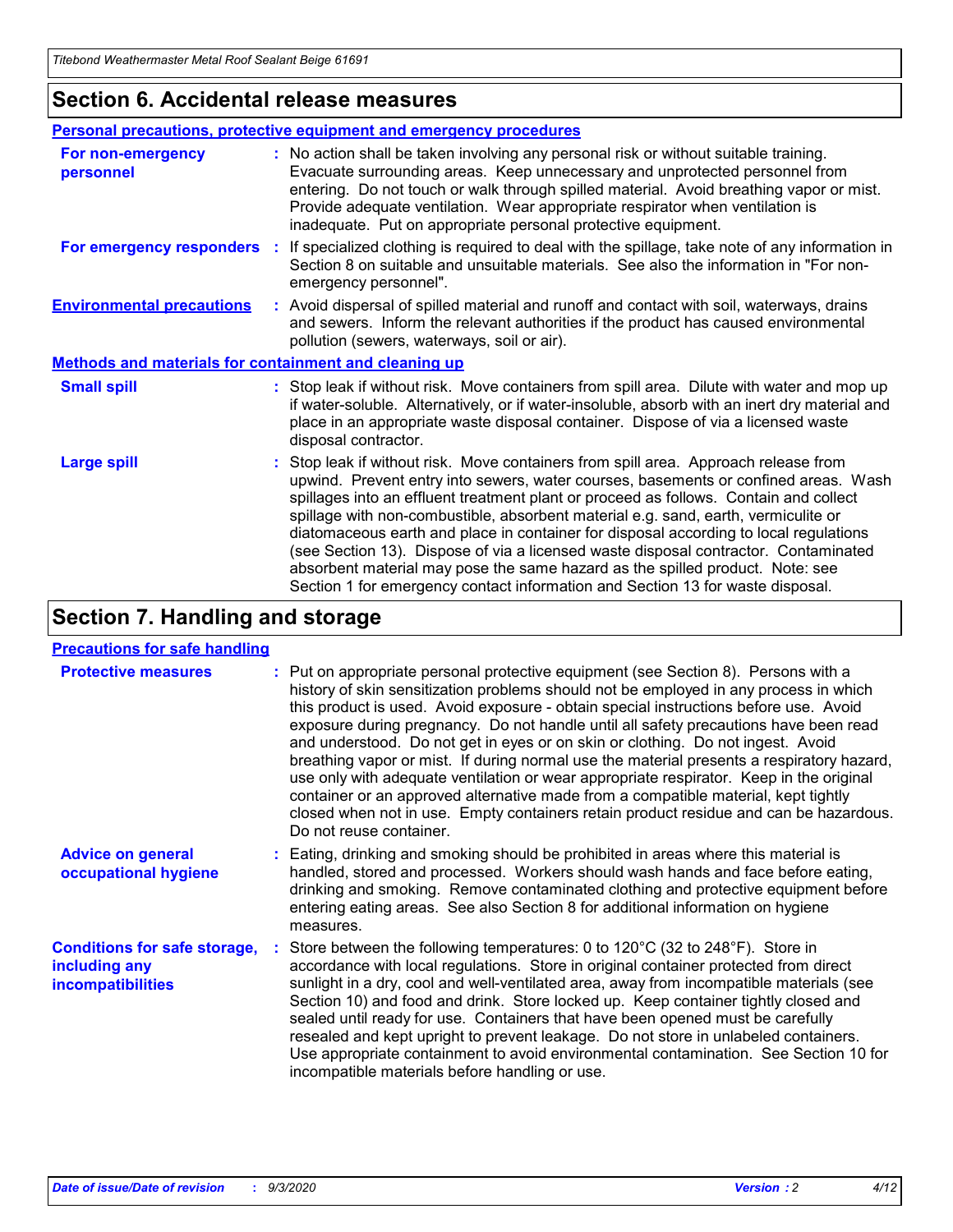## **Section 8. Exposure controls/personal protection**

#### **Control parameters**

#### **Occupational exposure limits**

| <b>Ingredient name</b>                               |    |                        | <b>Exposure limits</b>                                                                                                                                                                                                                                                                                                                                                                                                                                                                                                                                                                                                 |
|------------------------------------------------------|----|------------------------|------------------------------------------------------------------------------------------------------------------------------------------------------------------------------------------------------------------------------------------------------------------------------------------------------------------------------------------------------------------------------------------------------------------------------------------------------------------------------------------------------------------------------------------------------------------------------------------------------------------------|
| 3-aminopropyltriethoxysilane<br>Dibutyltin dilaurate |    |                        | None.<br>ACGIH TLV (United States, 3/2020). Absorbed through skin.<br>Notes: as Sn<br>TWA: $0.1 \text{ mg/m}^3$ , (as Sn) 8 hours.<br>STEL: 0.2 mg/m <sup>3</sup> , (as Sn) 15 minutes.<br>NIOSH REL (United States, 10/2016). Absorbed through skin.<br>Notes: as Sn<br>TWA: 0.1 mg/m <sup>3</sup> , (as Sn) 10 hours.<br>OSHA PEL (United States, 5/2018). Notes: as Sn<br>TWA: $0.1 \text{ mg/m}^3$ , (as Sn) 8 hours.<br>OSHA PEL 1989 (United States, 3/1989). Absorbed through skin.<br>Notes: measured as Sn<br>TWA: 0.1 mg/m <sup>3</sup> , (measured as Sn) 8 hours. Form: Organic                            |
| <b>Appropriate engineering</b><br>controls           |    |                        | : If user operations generate dust, fumes, gas, vapor or mist, use process enclosures,<br>local exhaust ventilation or other engineering controls to keep worker exposure to<br>airborne contaminants below any recommended or statutory limits.                                                                                                                                                                                                                                                                                                                                                                       |
| <b>Environmental exposure</b><br>controls            |    |                        | Emissions from ventilation or work process equipment should be checked to ensure<br>they comply with the requirements of environmental protection legislation. In some<br>cases, fume scrubbers, filters or engineering modifications to the process equipment<br>will be necessary to reduce emissions to acceptable levels.                                                                                                                                                                                                                                                                                          |
| <b>Individual protection measures</b>                |    |                        |                                                                                                                                                                                                                                                                                                                                                                                                                                                                                                                                                                                                                        |
| <b>Hygiene measures</b>                              |    |                        | : Wash hands, forearms and face thoroughly after handling chemical products, before<br>eating, smoking and using the lavatory and at the end of the working period.<br>Appropriate techniques should be used to remove potentially contaminated clothing.<br>Contaminated work clothing should not be allowed out of the workplace. Wash<br>contaminated clothing before reusing. Ensure that eyewash stations and safety<br>showers are close to the workstation location.                                                                                                                                            |
| <b>Eye/face protection</b>                           |    |                        | : Safety eyewear complying with an approved standard should be used when a risk<br>assessment indicates this is necessary to avoid exposure to liquid splashes, mists,<br>gases or dusts. If contact is possible, the following protection should be worn, unless<br>the assessment indicates a higher degree of protection: chemical splash goggles.                                                                                                                                                                                                                                                                  |
| <b>Skin protection</b>                               |    |                        |                                                                                                                                                                                                                                                                                                                                                                                                                                                                                                                                                                                                                        |
| <b>Hand protection</b>                               |    |                        | : Chemical-resistant, impervious gloves complying with an approved standard should be<br>worn at all times when handling chemical products if a risk assessment indicates this is<br>necessary. Considering the parameters specified by the glove manufacturer, check<br>during use that the gloves are still retaining their protective properties. It should be<br>noted that the time to breakthrough for any glove material may be different for different<br>glove manufacturers. In the case of mixtures, consisting of several substances, the<br>protection time of the gloves cannot be accurately estimated. |
| <b>Body protection</b>                               |    | handling this product. | Personal protective equipment for the body should be selected based on the task being<br>performed and the risks involved and should be approved by a specialist before                                                                                                                                                                                                                                                                                                                                                                                                                                                |
| <b>Other skin protection</b>                         |    |                        | : Appropriate footwear and any additional skin protection measures should be selected<br>based on the task being performed and the risks involved and should be approved by a<br>specialist before handling this product.                                                                                                                                                                                                                                                                                                                                                                                              |
| <b>Respiratory protection</b>                        | ÷. | aspects of use.        | Based on the hazard and potential for exposure, select a respirator that meets the<br>appropriate standard or certification. Respirators must be used according to a<br>respiratory protection program to ensure proper fitting, training, and other important                                                                                                                                                                                                                                                                                                                                                         |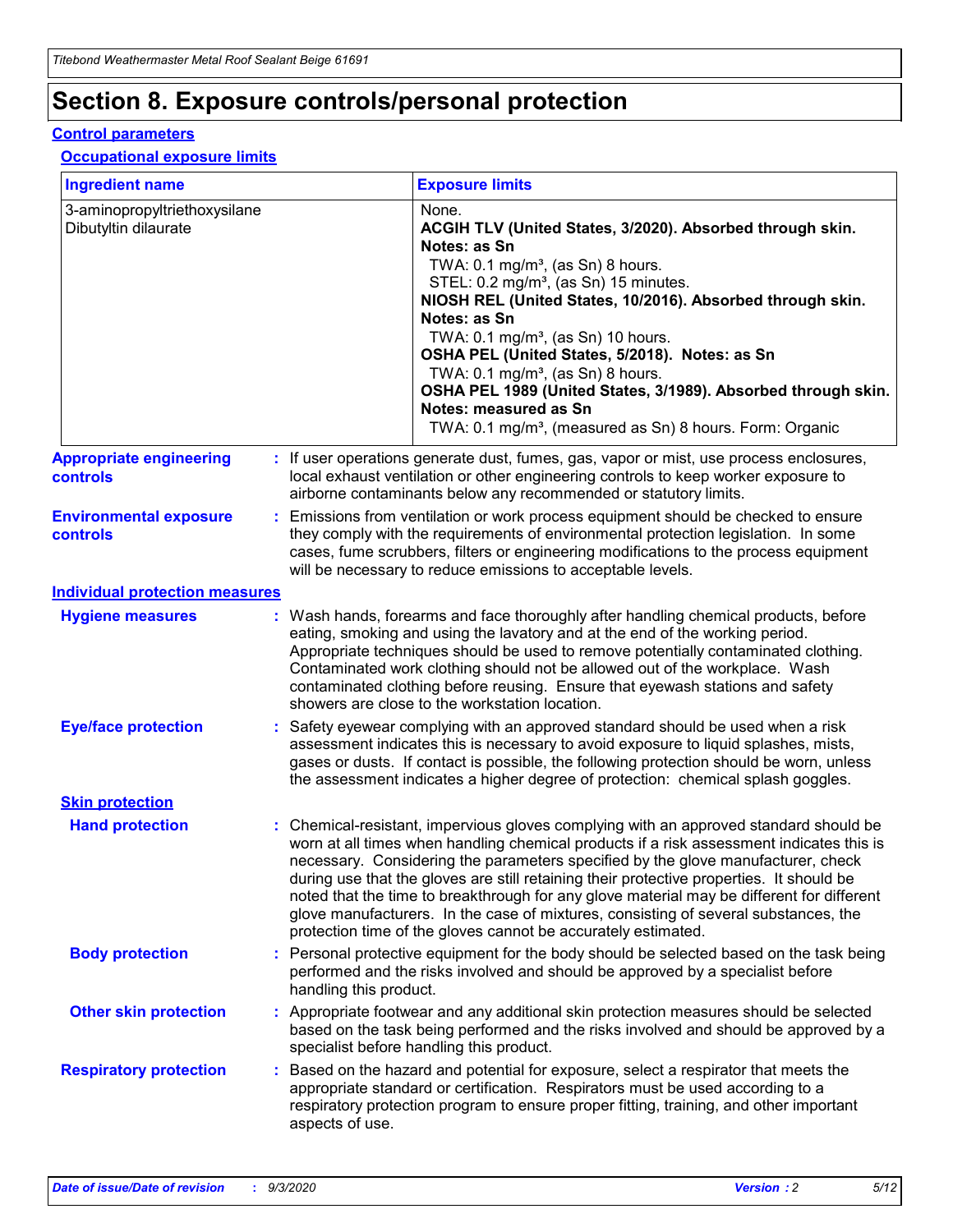### **Section 9. Physical and chemical properties**

#### **Appearance**

| <b>Physical state</b>                             | : Liquid. [Paste.]                                              |
|---------------------------------------------------|-----------------------------------------------------------------|
| <b>Color</b>                                      | Beige.                                                          |
| Odor                                              | Characteristic.                                                 |
| <b>Odor threshold</b>                             | Not available.                                                  |
| рH                                                | Not applicable.                                                 |
| <b>Melting point</b>                              | : Not available.                                                |
| <b>Boiling point</b>                              | >200°C (>392°F)                                                 |
| <b>Flash point</b>                                | Closed cup: >200°C (>392°F) [Setaflash.]                        |
| <b>Evaporation rate</b>                           | $:$ >1 (butyl acetate = 1)                                      |
| <b>Flammability (solid, gas)</b>                  | : Not available.                                                |
| Lower and upper explosive<br>(flammable) limits   | : Not available.                                                |
| <b>VOC (less water, less)</b><br>exempt solvents) | : 0 g/l                                                         |
| <b>Volatility</b>                                 | $: 0\%$ (w/w)                                                   |
| <b>Vapor density</b>                              | Not available.                                                  |
| <b>Relative density</b>                           | $\mathbf{1}$ $\mathbf{\sqrt{432}}$                              |
| <b>Solubility</b>                                 | Insoluble in the following materials: cold water and hot water. |
| <b>Solubility in water</b>                        | Not available.                                                  |
| <b>Partition coefficient: n-</b><br>octanol/water | $:$ Not available.                                              |
| <b>Auto-ignition temperature</b>                  | : Not available.                                                |
| <b>Decomposition temperature</b>                  | : Not available.                                                |
| <b>Viscosity</b>                                  | : Not available.                                                |

### **Section 10. Stability and reactivity**

| <b>Reactivity</b>                            |    | : No specific test data related to reactivity available for this product or its ingredients.            |
|----------------------------------------------|----|---------------------------------------------------------------------------------------------------------|
| <b>Chemical stability</b>                    |    | : The product is stable.                                                                                |
| <b>Possibility of hazardous</b><br>reactions |    | : Under normal conditions of storage and use, hazardous reactions will not occur.                       |
| <b>Conditions to avoid</b>                   |    | : No specific data.                                                                                     |
| <b>Incompatible materials</b>                | ٠. | No specific data.                                                                                       |
| <b>Hazardous decomposition</b><br>products   | ÷. | Under normal conditions of storage and use, hazardous decomposition products should<br>not be produced. |

## **Section 11. Toxicological information**

#### **Information on toxicological effects**

#### **Acute toxicity**

| <b>Product/ingredient name</b> | <b>Result</b>           | <b>Species</b> | <b>Dose</b>                | <b>Exposure</b> |
|--------------------------------|-------------------------|----------------|----------------------------|-----------------|
| 3-aminopropyltriethoxysilane   | <b>ILD50 Dermal</b>     | Rabbit         | 4.29 g/kg                  |                 |
| Dibutyltin dilaurate           | ILD50 Oral<br>LD50 Oral | Rat<br>Rat     | $1.57$ g/kg<br>175 $mg/kg$ |                 |
|                                |                         |                |                            |                 |

**Irritation/Corrosion**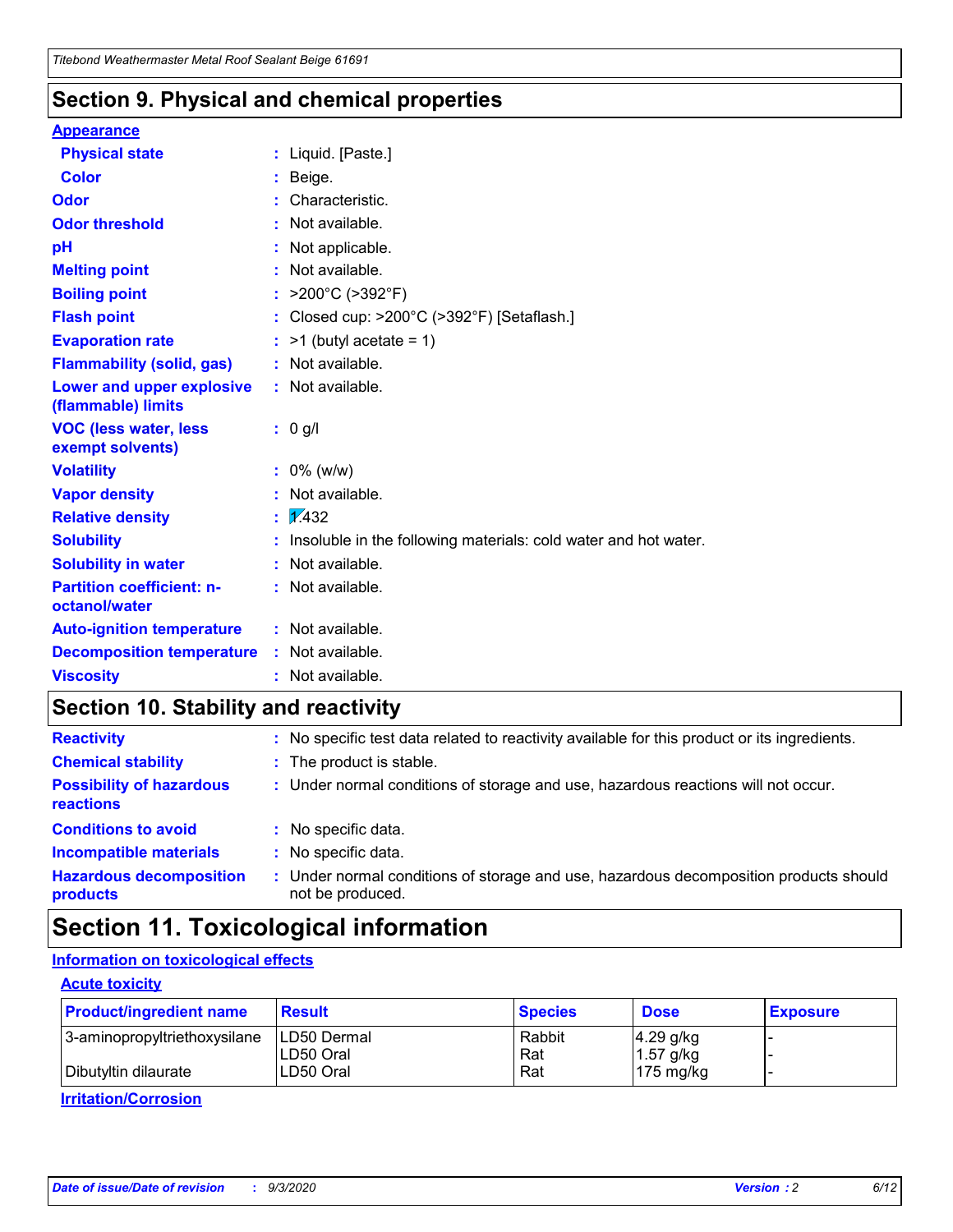## **Section 11. Toxicological information**

| <b>Product/ingredient name</b> | <b>Result</b>                 | <b>Species</b> | <b>Score</b> | <b>Exposure</b>    | <b>Observation</b> |
|--------------------------------|-------------------------------|----------------|--------------|--------------------|--------------------|
| 3-aminopropyltriethoxysilane   | Eyes - Mild irritant          | Rabbit         |              | $100$ mg           |                    |
|                                | Eyes - Severe irritant        | Rabbit         |              | 24 hours 750       |                    |
|                                |                               |                |              | ug                 |                    |
|                                | <b>Skin - Severe irritant</b> | Rabbit         |              | 24 hours 5         | ۰                  |
| Dibutyltin dilaurate           | Eyes - Moderate irritant      | Rabbit         |              | mq<br>24 hours 100 |                    |
|                                |                               |                |              | mg                 |                    |
|                                | Skin - Severe irritant        | Rabbit         |              | 500 mg             |                    |

#### **Sensitization**

Not available.

#### **Mutagenicity**

Not available.

#### **Carcinogenicity**

Not available.

#### **Reproductive toxicity**

Not available.

#### **Teratogenicity**

Not available.

#### **Specific target organ toxicity (single exposure)**

Not available.

#### **Specific target organ toxicity (repeated exposure)**

| <b>Name</b>                                                                         |                                                                            | <b>Category</b>                                     | <b>Route of</b><br>exposure | <b>Target organs</b> |  |  |
|-------------------------------------------------------------------------------------|----------------------------------------------------------------------------|-----------------------------------------------------|-----------------------------|----------------------|--|--|
| Dibutyltin dilaurate                                                                |                                                                            | Category 1                                          | -                           | respiratory system   |  |  |
| <b>Aspiration hazard</b><br>Not available.                                          |                                                                            |                                                     |                             |                      |  |  |
| <b>Information on the likely</b><br>routes of exposure                              | : Not available.                                                           |                                                     |                             |                      |  |  |
| <b>Potential acute health effects</b>                                               |                                                                            |                                                     |                             |                      |  |  |
| <b>Eye contact</b>                                                                  | : May cause eye irritation.                                                |                                                     |                             |                      |  |  |
| <b>Inhalation</b>                                                                   |                                                                            | : No known significant effects or critical hazards. |                             |                      |  |  |
| <b>Skin contact</b>                                                                 |                                                                            | : May cause skin irritation.                        |                             |                      |  |  |
| <b>Ingestion</b>                                                                    |                                                                            | : No known significant effects or critical hazards. |                             |                      |  |  |
| <b>Symptoms related to the physical, chemical and toxicological characteristics</b> |                                                                            |                                                     |                             |                      |  |  |
| <b>Eye contact</b>                                                                  | irritation<br>watering<br>redness                                          | : Adverse symptoms may include the following:       |                             |                      |  |  |
| <b>Inhalation</b>                                                                   | reduced fetal weight<br>increase in fetal deaths<br>skeletal malformations | : Adverse symptoms may include the following:       |                             |                      |  |  |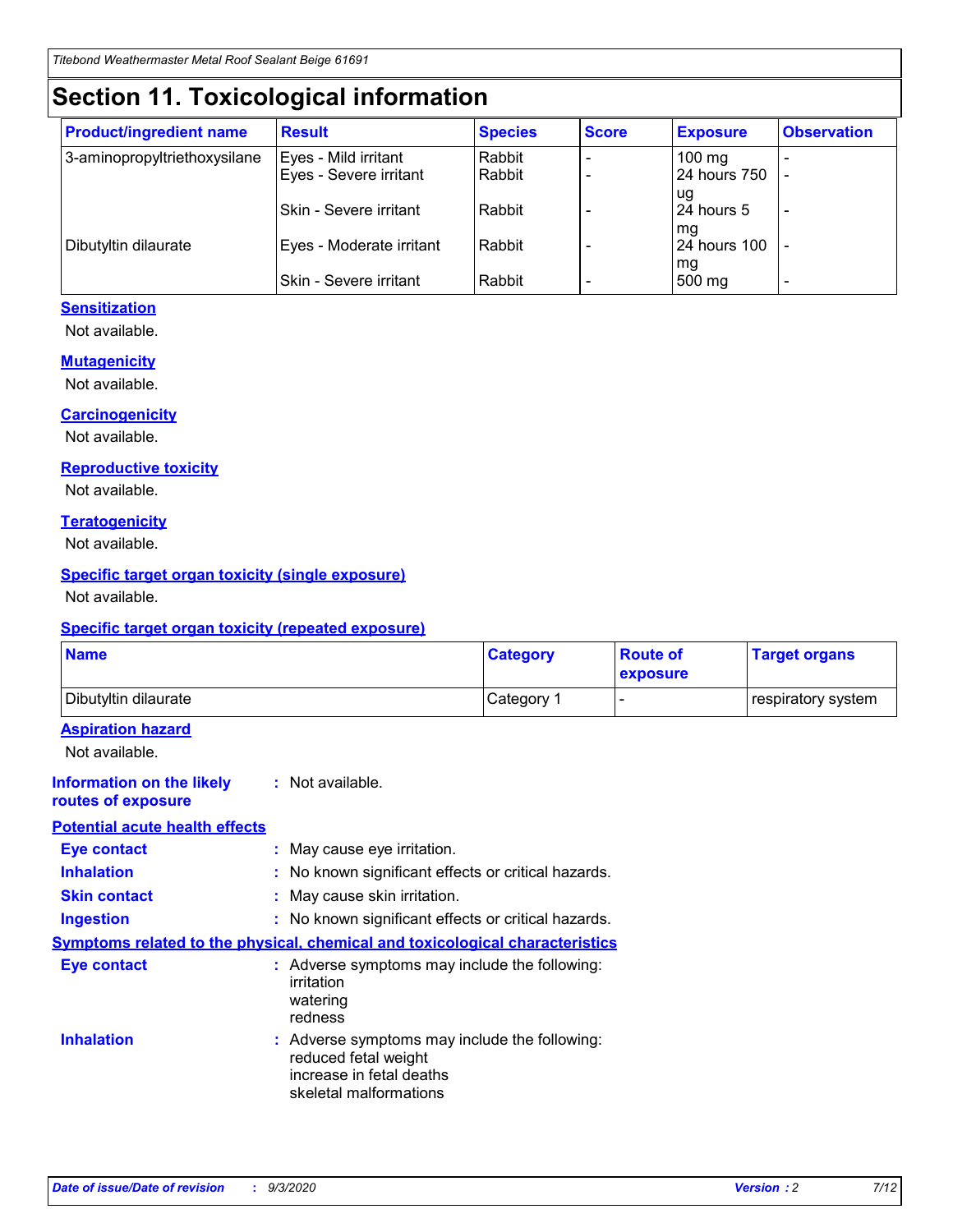*Titebond Weathermaster Metal Roof Sealant Beige 61691*

## **Section 11. Toxicological information**

| <b>Skin contact</b>                     | : Adverse symptoms may include the following:<br>irritation                                            |
|-----------------------------------------|--------------------------------------------------------------------------------------------------------|
|                                         | redness                                                                                                |
|                                         | reduced fetal weight                                                                                   |
|                                         | increase in fetal deaths                                                                               |
|                                         | skeletal malformations                                                                                 |
| <b>Ingestion</b>                        | : Adverse symptoms may include the following:<br>reduced fetal weight                                  |
|                                         | increase in fetal deaths                                                                               |
|                                         | skeletal malformations                                                                                 |
|                                         | Delayed and immediate effects and also chronic effects from short and long term exposure               |
| <b>Short term exposure</b>              |                                                                                                        |
| <b>Potential immediate</b><br>effects   | : Not available.                                                                                       |
| <b>Potential delayed effects</b>        | : Not available.                                                                                       |
| <b>Long term exposure</b>               |                                                                                                        |
| <b>Potential immediate</b><br>effects   | : Not available.                                                                                       |
| <b>Potential delayed effects</b>        | : Not available.                                                                                       |
| <b>Potential chronic health effects</b> |                                                                                                        |
| Not available.                          |                                                                                                        |
| <b>General</b>                          | Once sensitized, a severe allergic reaction may occur when subsequently exposed to<br>very low levels. |
| <b>Carcinogenicity</b>                  | No known significant effects or critical hazards.                                                      |
| <b>Mutagenicity</b>                     | : No known significant effects or critical hazards.                                                    |
| <b>Teratogenicity</b>                   | May damage the unborn child.                                                                           |
| <b>Developmental effects</b>            | : No known significant effects or critical hazards.                                                    |
| <b>Fertility effects</b>                | : May damage fertility.                                                                                |
| <b>Numerical measures of toxicity</b>   |                                                                                                        |
| <b>Acute toxicity estimates</b>         |                                                                                                        |
| Not ovoilable                           |                                                                                                        |

Not available.

## **Section 12. Ecological information**

#### **Toxicity**

| <b>Product/ingredient name</b> | <b>Result</b>                                       | <b>Species</b>               | <b>Exposure</b>       |
|--------------------------------|-----------------------------------------------------|------------------------------|-----------------------|
| Dibutyltin dilaurate           | $ CC50>3$ mg/l<br>Chronic EC10 > 2 mg/l Fresh water | Algae<br>Algae - Desmodesmus | 72 hours<br>196 hours |
|                                |                                                     | <b>I</b> subspicatus         |                       |

#### **Persistence and degradability**

| <b>Product/ingredient name</b> | <b>Test</b>                                                                    | <b>Result</b>  |                   | <b>Dose</b> | <b>Inoculum</b>         |
|--------------------------------|--------------------------------------------------------------------------------|----------------|-------------------|-------------|-------------------------|
| Dibutyltin dilaurate           | OECD 301F<br>Ready<br>Biodegradability -<br>Manometric<br>Respirometry<br>Test | 23 % - 28 days |                   |             |                         |
| <b>Product/ingredient name</b> | <b>Aquatic half-life</b>                                                       |                | <b>Photolysis</b> |             | <b>Biodegradability</b> |
| Dibutyltin dilaurate           |                                                                                |                |                   |             | <b>Inherent</b>         |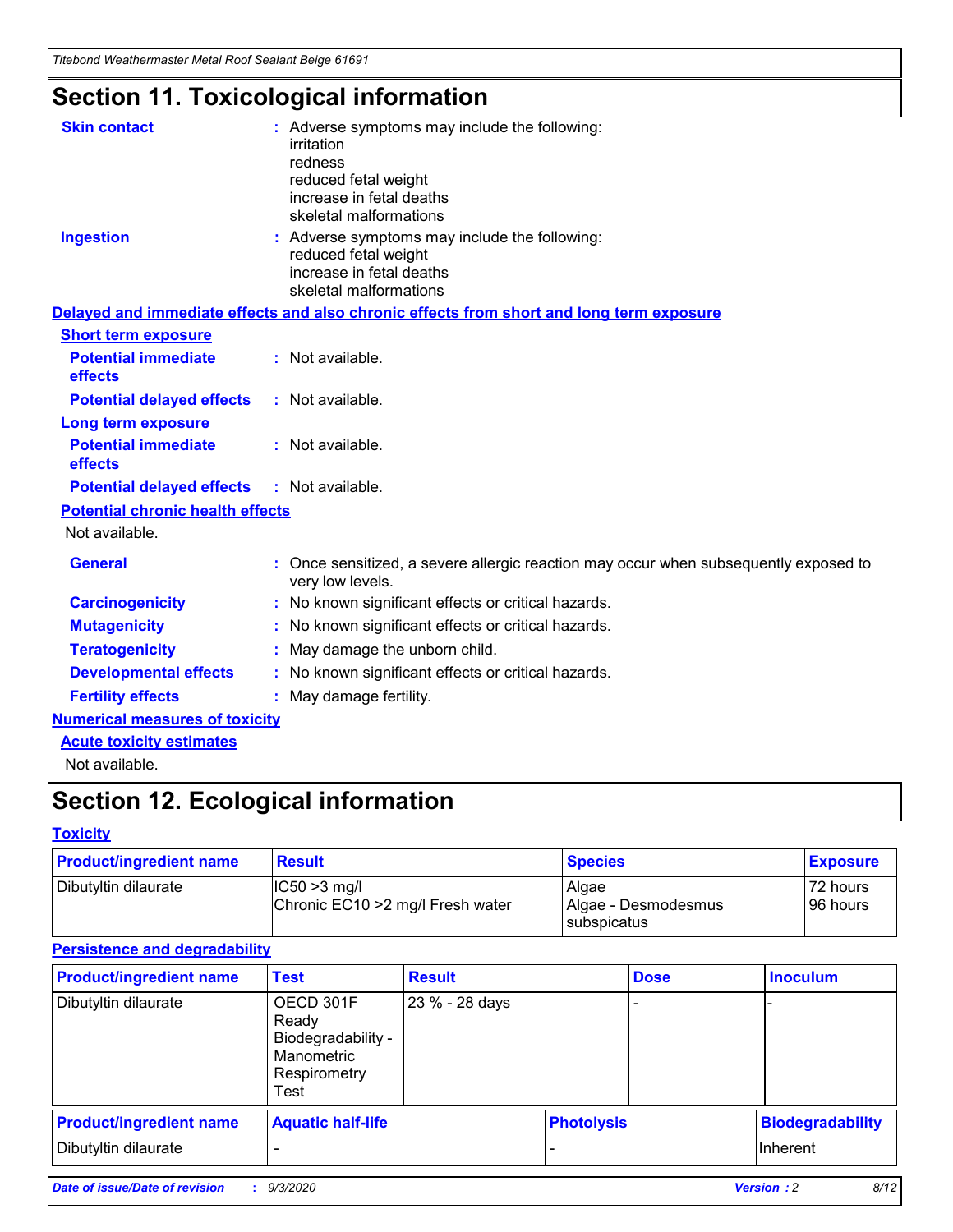## **Section 12. Ecological information**

#### **Bioaccumulative potential**

| <b>Product/ingredient name</b> | $LogPow$ | <b>BCF</b> | <b>Potential</b> |
|--------------------------------|----------|------------|------------------|
| 3-aminopropyltriethoxysilane   | 1.7      | 3.4        | low              |
| Dibutyltin dilaurate           | 4.44     | 2.91       | low              |

#### **Mobility in soil**

| IVIUWIIILY III JUII                                           |                                                     |
|---------------------------------------------------------------|-----------------------------------------------------|
| <b>Soil/water partition</b><br>coefficient (K <sub>oc</sub> ) | : Not available.                                    |
| <b>Other adverse effects</b>                                  | : No known significant effects or critical hazards. |

### **Section 13. Disposal considerations**

**Disposal methods :**

The generation of waste should be avoided or minimized wherever possible. Disposal of this product, solutions and any by-products should at all times comply with the requirements of environmental protection and waste disposal legislation and any regional local authority requirements. Dispose of surplus and non-recyclable products via a licensed waste disposal contractor. Waste should not be disposed of untreated to the sewer unless fully compliant with the requirements of all authorities with jurisdiction. Waste packaging should be recycled. Incineration or landfill should only be considered when recycling is not feasible. This material and its container must be disposed of in a safe way. Care should be taken when handling emptied containers that have not been cleaned or rinsed out. Empty containers or liners may retain some product residues. Avoid dispersal of spilled material and runoff and contact with soil, waterways, drains and sewers.

## **Section 14. Transport information**

|                                      | <b>DOT</b><br><b>Classification</b> | <b>TDG</b><br><b>Classification</b> | <b>Mexico</b><br><b>Classification</b> | <b>ADR/RID</b>           | <b>IMDG</b>              | <b>IATA</b>    |
|--------------------------------------|-------------------------------------|-------------------------------------|----------------------------------------|--------------------------|--------------------------|----------------|
| <b>UN number</b>                     | Not regulated.                      | Not regulated.                      | Not regulated.                         | Not regulated.           | Not regulated.           | Not regulated. |
| <b>UN proper</b><br>shipping name    |                                     |                                     |                                        |                          |                          |                |
| <b>Transport</b><br>hazard class(es) |                                     | $\overline{\phantom{0}}$            | $\qquad \qquad \blacksquare$           | $\overline{\phantom{0}}$ | $\overline{\phantom{0}}$ |                |
| <b>Packing group</b>                 |                                     |                                     |                                        |                          |                          |                |
| <b>Environmental</b><br>hazards      | No.                                 | No.                                 | No.                                    | No.                      | No.                      | No.            |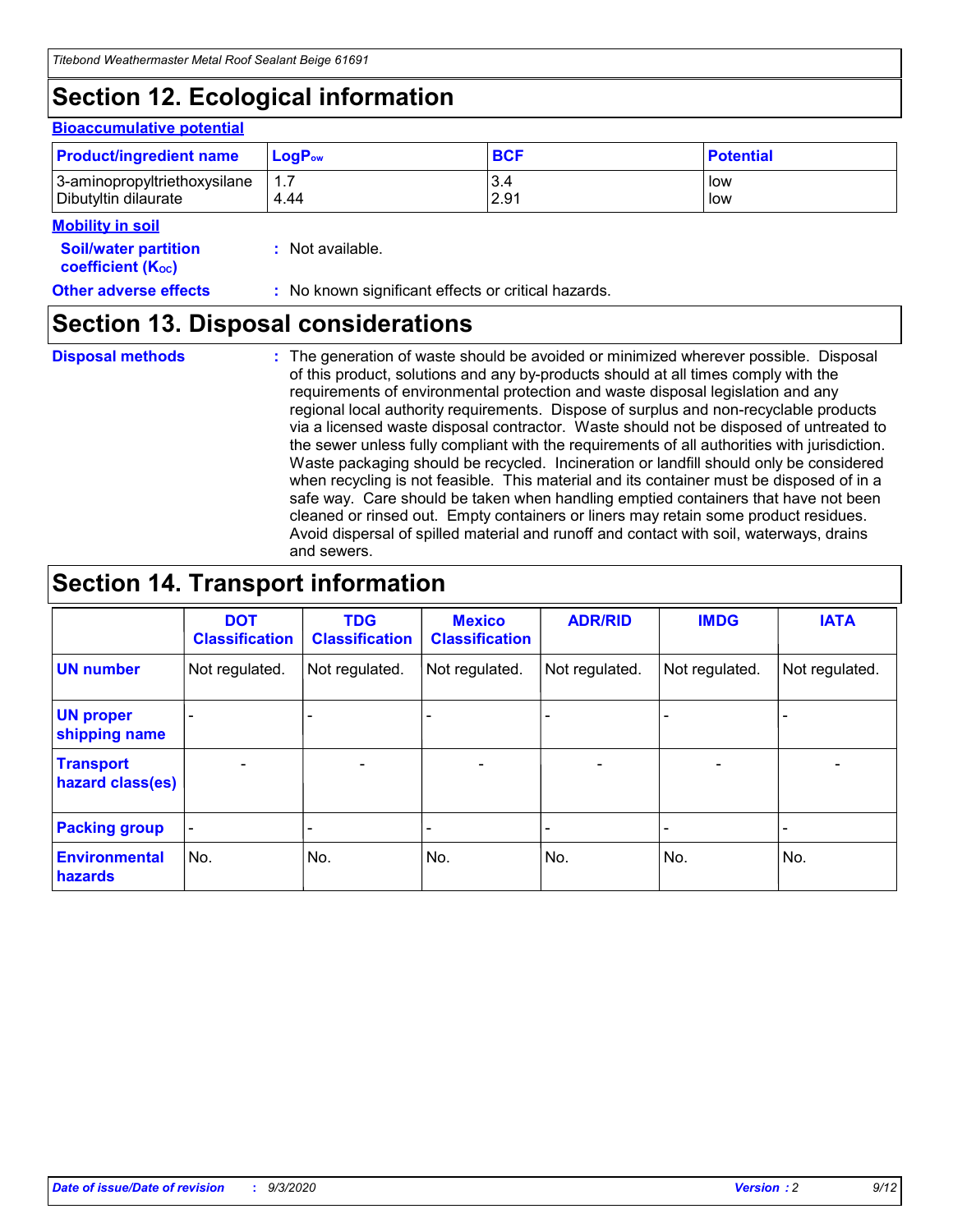## **Section 15. Regulatory information**

#### **U.S. Federal regulations**

#### **SARA 302/304**

#### **Composition/information on ingredients**

No products were found.

| SARA 304 RQ | Not applicable. |
|-------------|-----------------|
|-------------|-----------------|

#### **SARA 311/312**

#### **Classification :** EYE IRRITATION - Category 2B SKIN SENSITIZATION - Category 1 TOXIC TO REPRODUCTION - Category 1B HNOC - Product generates methanol during cure.

#### **Composition/information on ingredients**

| <b>Name</b>                  | $\frac{9}{6}$ | <b>Classification</b>                                                                                                                                                                                                                                                                                      |
|------------------------------|---------------|------------------------------------------------------------------------------------------------------------------------------------------------------------------------------------------------------------------------------------------------------------------------------------------------------------|
| 3-aminopropyltriethoxysilane | $\leq$ 3      | <b>FLAMMABLE LIQUIDS - Category 4</b><br><b>ACUTE TOXICITY (oral) - Category 4</b><br><b>SKIN IRRITATION - Category 2</b><br>EYE IRRITATION - Category 2A                                                                                                                                                  |
| Dibutyltin dilaurate         | ≤0.3          | <b>ACUTE TOXICITY (oral) - Category 3</b><br>SKIN CORROSION - Category 1C<br>SERIOUS EYE DAMAGE - Category 1<br>SKIN SENSITIZATION - Category 1<br><b>GERM CELL MUTAGENICITY - Category 2</b><br>TOXIC TO REPRODUCTION - Category 1B<br>SPECIFIC TARGET ORGAN TOXICITY (REPEATED<br>EXPOSURE) - Category 1 |

#### **State regulations**

**Massachusetts :**

: None of the components are listed.

**New York :** None of the components are listed.

**New Jersey :** None of the components are listed.

**Pennsylvania :** None of the components are listed.

#### **California Prop. 65**

WARNING: This product can expose you to methanol, which is known to the State of California to cause birth defects or other reproductive harm. For more information go to www.P65Warnings.ca.gov.

| Ingredient name | No significant risk Maximum<br>level | acceptable dosage<br><b>level</b> |
|-----------------|--------------------------------------|-----------------------------------|
| I methanol      |                                      | Yes.                              |

#### **International regulations**

**Chemical Weapon Convention List Schedules I, II & III Chemicals** Not listed.

#### **Montreal Protocol**

Not listed.

**Stockholm Convention on Persistent Organic Pollutants**

Not listed.

#### **UNECE Aarhus Protocol on POPs and Heavy Metals** Not listed.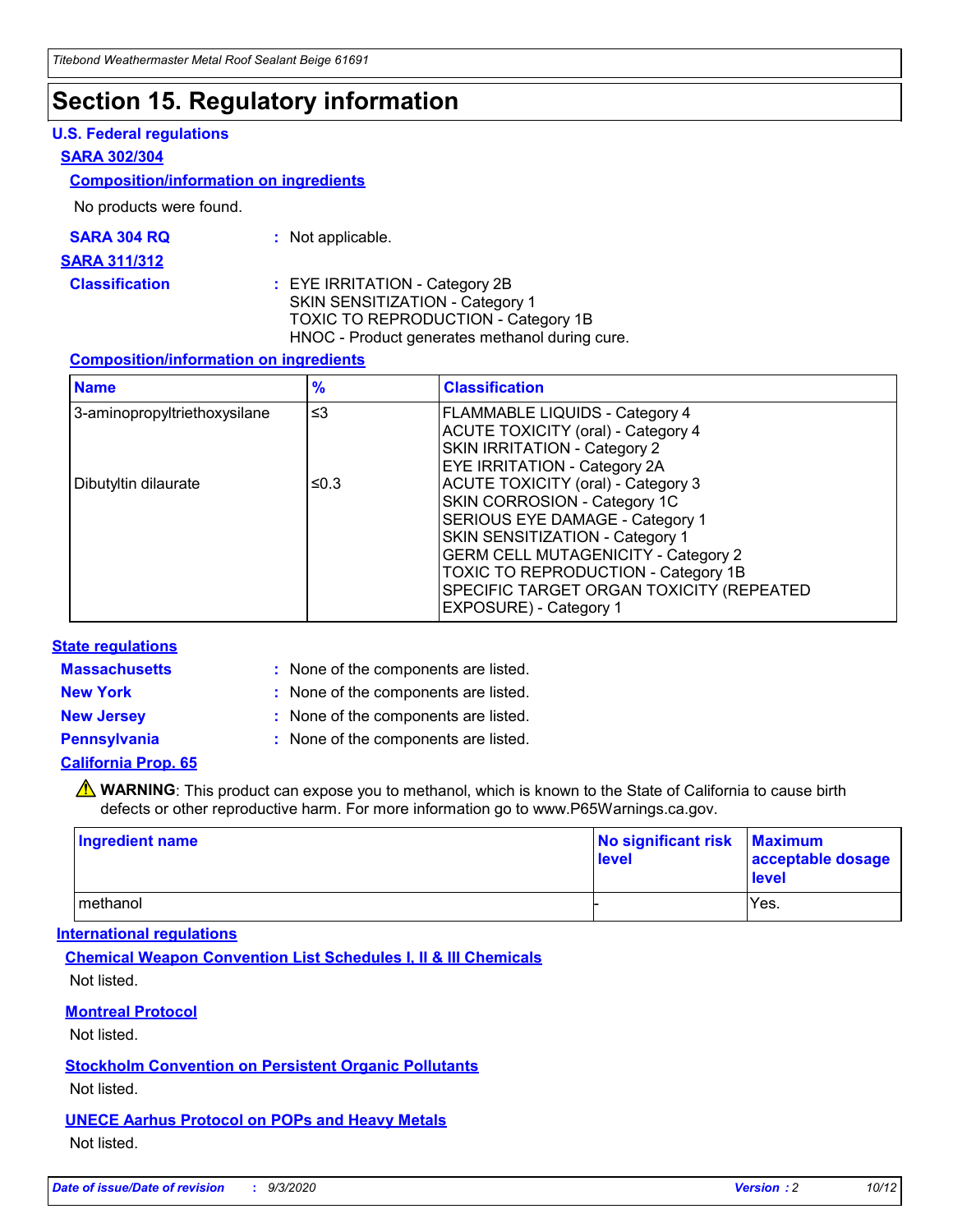## **Section 15. Regulatory information**

#### **Inventory list**

- 
- **China :** Not determined.

**United States TSCA 8(b) inventory**

**:** All components are active or exempted.

## **Section 16. Other information**





**Caution: HMIS® ratings are based on a 0-4 rating scale, with 0 representing minimal hazards or risks, and 4 representing significant hazards or risks. Although HMIS® ratings and the associated label are not required on SDSs or products leaving a facility under 29 CFR 1910.1200, the preparer may choose to provide them. HMIS® ratings are to be used with a fully implemented HMIS® program. HMIS® is a registered trademark and service mark of the American Coatings Association, Inc.**

**The customer is responsible for determining the PPE code for this material. For more information on HMIS® Personal Protective Equipment (PPE) codes, consult the HMIS® Implementation Manual.**

**National Fire Protection Association (U.S.A.)**



**Reprinted with permission from NFPA 704-2001, Identification of the Hazards of Materials for Emergency Response Copyright ©1997, National Fire Protection Association, Quincy, MA 02269. This reprinted material is not the complete and official position of the National Fire Protection Association, on the referenced subject which is represented only by the standard in its entirety.**

**Copyright ©2001, National Fire Protection Association, Quincy, MA 02269. This warning system is intended to be interpreted and applied only by properly trained individuals to identify fire, health and reactivity hazards of chemicals. The user is referred to certain limited number of chemicals with recommended classifications in NFPA 49 and NFPA 325, which would be used as a guideline only. Whether the chemicals are classified by NFPA or not, anyone using the 704 systems to classify chemicals does so at their own risk.**

#### **Procedure used to derive the classification**

| <b>Classification</b>                                                                                                | <b>Justification</b>                                  |
|----------------------------------------------------------------------------------------------------------------------|-------------------------------------------------------|
| <b>EYE IRRITATION - Category 2B</b><br><b>SKIN SENSITIZATION - Category 1</b><br>TOXIC TO REPRODUCTION - Category 1B | Expert judgment<br>Expert judgment<br>Expert judgment |
| <b>History</b>                                                                                                       |                                                       |

| .                                 |             |
|-----------------------------------|-------------|
| <b>Date of printing</b>           | : 4/22/2022 |
| Date of issue/Date of<br>revision | : 9/3/2020  |
| Date of previous issue            | : 9/3/2020  |
| <b>Version</b>                    | $\cdot$ 2   |
|                                   |             |